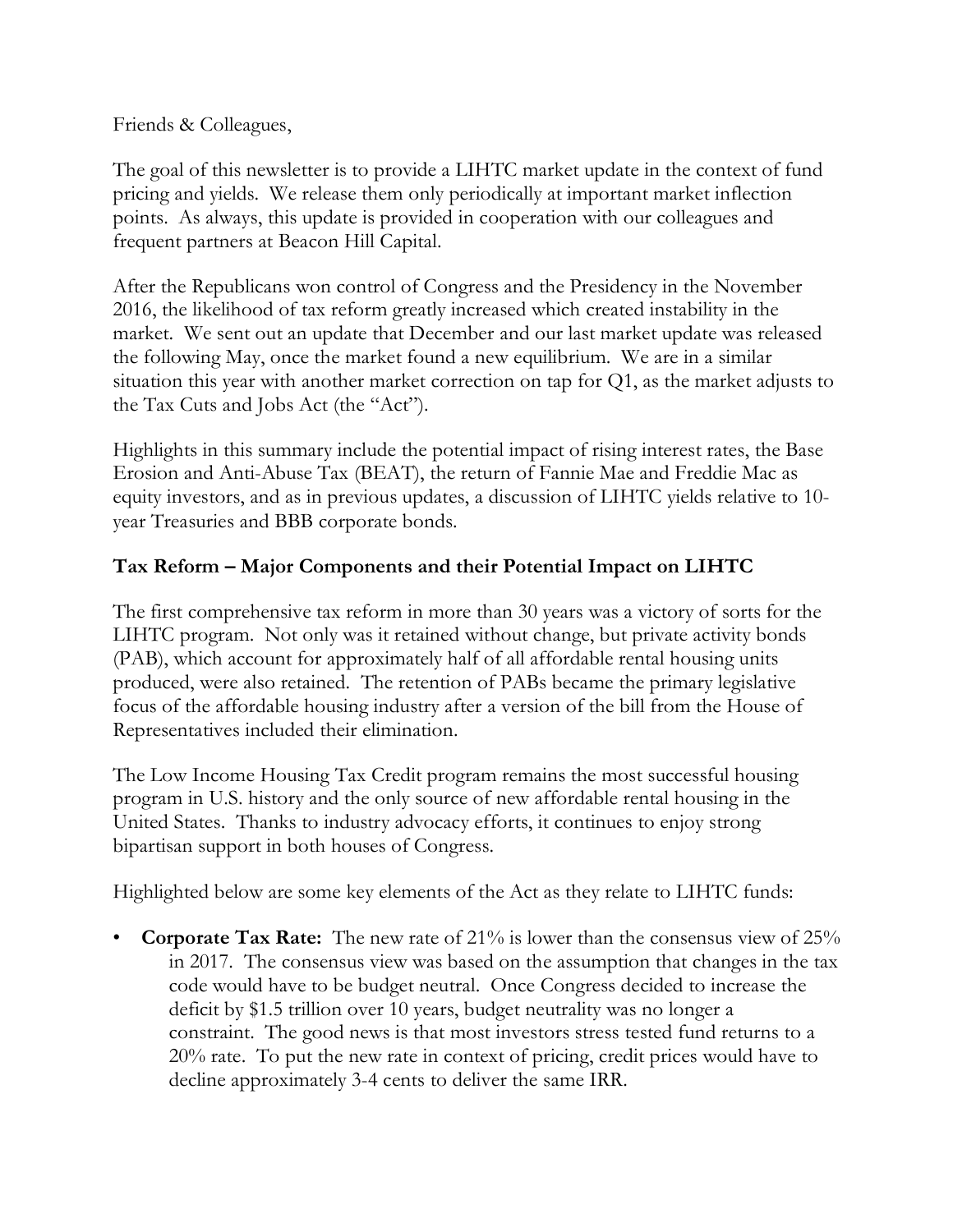- **Timing:** The consensus view correctly forecasted that the new tax rate would take effect immediately rather than delayed or phased in. The Act became effective January 1, 2018.
- **Depreciation/Expensing:** In general, 2017 funds did not assume any change in depreciation or expensing. The Act allows real property and site improvements, assets with depreciable lives less than 20 years, to be expensed 100%. Interest expense deductions are capped at 30% of adjusted taxable income, however, real estate businesses have the option to opt out. It is expected that most LIHTC projects will elect to opt out and consequently utilize the Alternative Depreciation System (ADS) and depreciate real property over 30 years (which was reduced from 40 years by the Act) instead of 27.5 years. We are seeing roughly 20-25 basis point increase in IRR with these net changes. Please note the bonus depreciation provisions begin to phase out in 2023.
- **Corporate Alternative Minimum Tax (AMT):** Repealed under the Act. There is no indication yet if the repeal of the AMT will impact the demand for credits.

## **Additional Information**

Given the scope of this newsletter, we wanted to provide some links for more information on the Act that you may find helpful. Novogradac has provided an excellent summary, click here to view.

Cohn Reznick's latest newsletter also has a good summary with respect to accounting and impairment. Click here to view. If you experience trouble with this link you can find the article at www.cohnreznick.com under "events & insights". Look for the article titled *Change in Tax Rates and Qualified Affordable Housing Project Investments* by Michael Beck.

# **Base Erosion and Anti-Abuse Tax (BEAT)**

The BEAT provision of the Act could negatively impact demand for LIHTC for a substantial cohort of LIHTC investors. Essentially, BEAT is an alternative minimum tax that applies to certain taxpayers - foreign owned corporations or U.S. corporations with substantial foreign operations.

There are a significant number banks and insurance companies (20 or more) that are active LIHTC investors that may be subject to BEAT. BEAT is calculated in such a way that it would reduce the value of LIHTC for these firms by 20% through 2025 and 100% (zero value) after 2025.

The calculations for BEAT are complex enough that it may take several months for companies to figure out if BEAT is applicable to them, or if they can restructure in such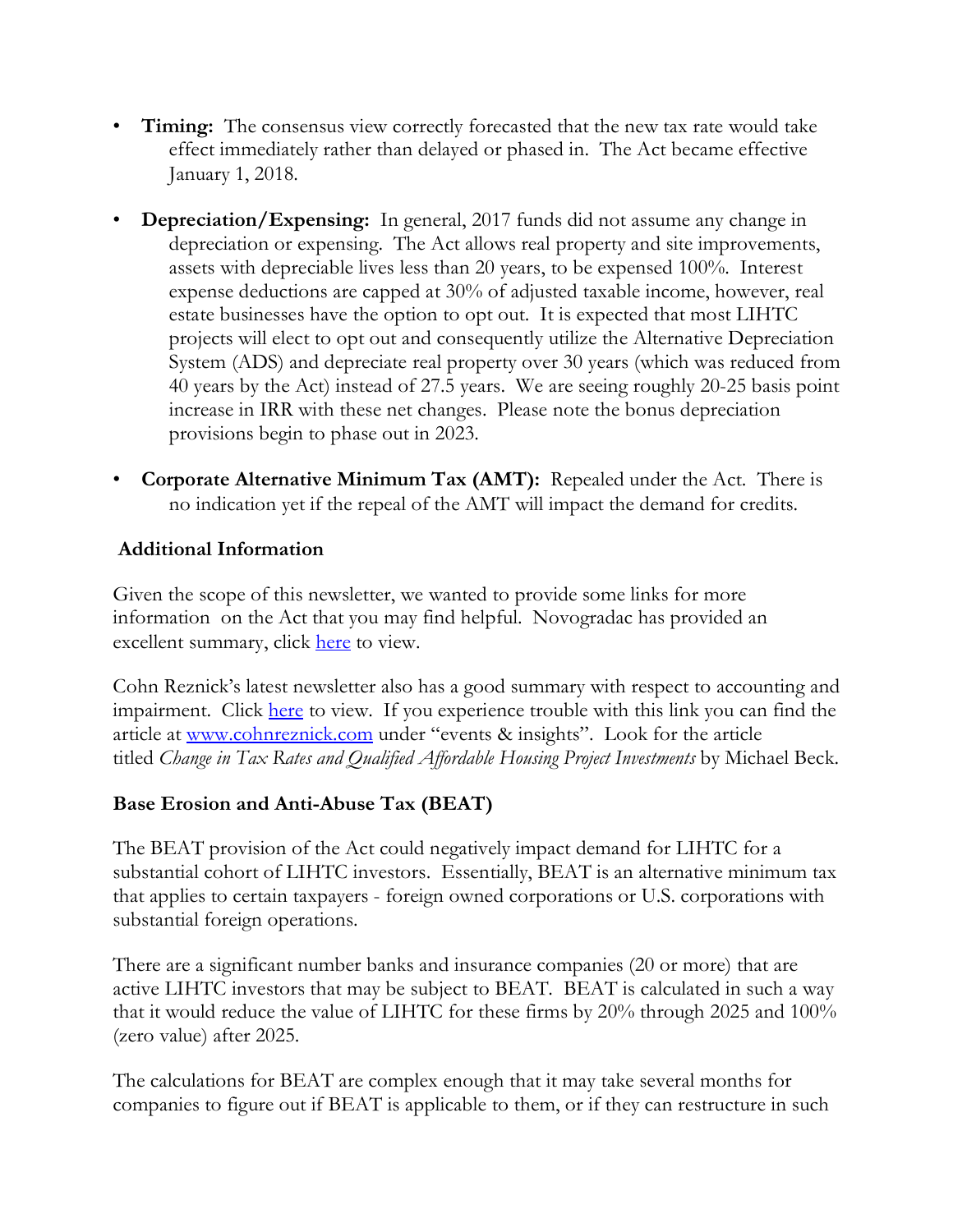a way as to avoid the BEAT. Ultimately, it may prohibit these companies from making additional LIHTC investments or may prompt them to sell part or all of their existing LIHTC portfolios on the secondary market, which could impact demand for and pricing of primary LIHTC funds.

The impact of BEAT is a significant concern and has already resulted in some investors stepping back, at least initially. However, the impact to demand may be less than first anticipated. Over the past week or so, a number of investors, both banks and insurance companies that may be subject to BEAT, have indicated a business-as-usual posture with respect to LIHTC investing in 2018.

## **Additional Information**

If you are not familiar with BEAT and would like more information, click here for an article from Nixon Peabody.

# **The return of the GSEs**

While BEAT is likely to reduce demand for LIHTC, the return of Fannie Mae and Freddie Mac to LIHTC equity investment in 2018 should help, at least partially, to offset such loss. Before the financial crisis of 2008, Fannie Mae and Freddie Mac accounted for more than 25% of investor equity in the LIHTC market. Fannie Mae primarily invested in single investor (proprietary) funds and Freddie Mac primarily invested in national multi-investor funds.

Over the past several years, Fannie and Freddie have been petitioning the Federal Housing Finance Agency (FHFA), to allow a return to making equity investments under their Duty to Serve mandate. In late 2017, the FHFA announced that Fannie and Freddie will be allowed limited re-entry into the affordable housing market as equity investors with an annual investment limit of \$500M. Furthermore, any investments above \$300M a year will be in areas identified by the FHFA as underserved markets, or markets that have difficulty attracting equity investment. To put this target in context, together they could be 5% to 10% of the equity market once their investment activities are up to speed.

With regard to the return of Fannie and Freddie, it is important to note several things. First, not all their equity investment authority is expected to go into LIHTC investments. Investments in non-LIHTC preservation funds, among other investments, are also considered to be an important component of their investment plan and Duty to Serve. Also as mentioned above, a substantial component of their LIHTC equity investments will also be focused on rural and underserved markets where LIHTC prices are lower. The impact of their return will not be felt immediately. It will take some time to ramp up their investment activities.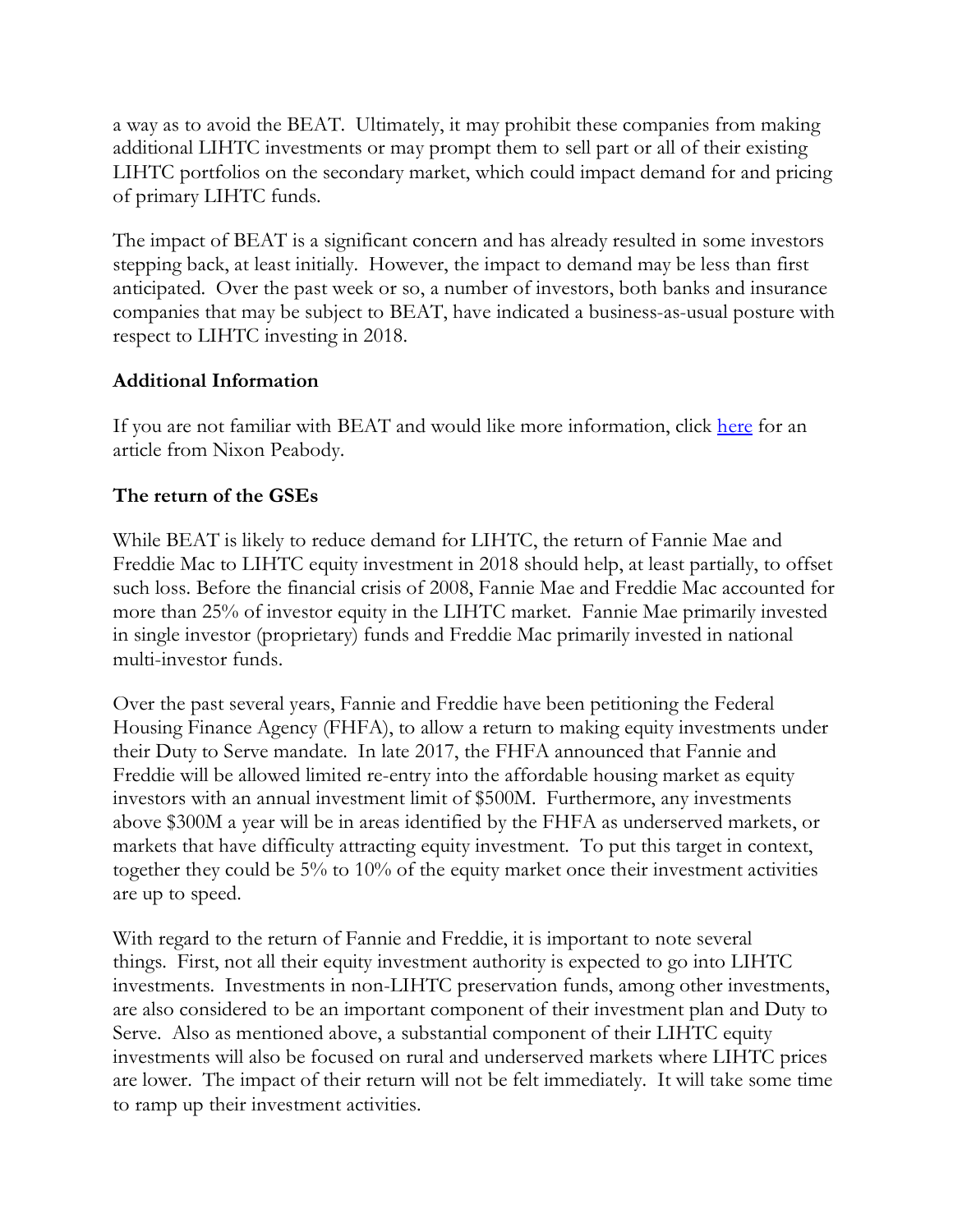#### **Rising interest rates**

The prospect for rising interest rates remains a factor of consideration for LIHTC returns in 2018. While further increases in short-term rates through the overnight federal funds rate are expected for 2018 and beyond, long-term treasury rates are also expected to rise as the Fed continues to look to reduce its balance sheet through Quantitative Tightening.

### **The 10-year U.S. Treasury**

Due to the industry's size and specific characteristics, LIHTC yields do not correlate directly with Treasury yields; however, the 10-Year remains a common and important reference point. Over the past 15 years, the spread between LIHTC yields (non-CRA yields in national funds) and the 10-year Treasury yields(on an after-tax basis) has ranged from approximately 135 bps in 2006 to 900 bps in 2010, averaging approximately 435 bps. Just after the Presidential election in 2016, the spread was approximately 400 bps. Using a non-CRA 5.75% after-tax QIRR from the most recent round of closed multi-investor funds, that spread today would be approximately 375 bps.

### **BBB Corporate Bonds**

A better historical correlation can be seen between LIHTC national fund yields and BBB corporate bond yields. Looking at the historical spread between LIHTC yields (non-CRA yields in national funds) and the BBB corporate index (option-adjusted and on an after-tax basis) over the last 15 years, multi-investor LIHTC funds have been approximately 300 bps higher on average. For additional context, the spread to BBB got as low as 50 bps in 2006, and as high as 675 bps in 2010. Most relevant perhaps is 2016, where the average spread on an after-tax basis (assuming a 35% tax rate) was approximately 200 bps in July, and increased to roughly 220 bps after the election. Again, using a 5.75% QIRR, that spread today has decreased slightly to just over 200 bps**.**

Due to firewall considerations, we have not attached graphical representations of these spreads. If you would like us to send them separately, we would be happy to do so upon request.

#### **Alternative Investments**

The decline in the federal tax rate results in a lower equivalent pre-tax yield because the tax deductions are worth less. Using a 5.75% after-tax IRR, the pre-tax equivalent yield has dropped nearly 160 basis points since the end of 2016. While most of that decline was factored into the market in 2017, the drop in the tax rate to 21% for 2018 results in another 40 basis point decline in pre-tax equivalent yield.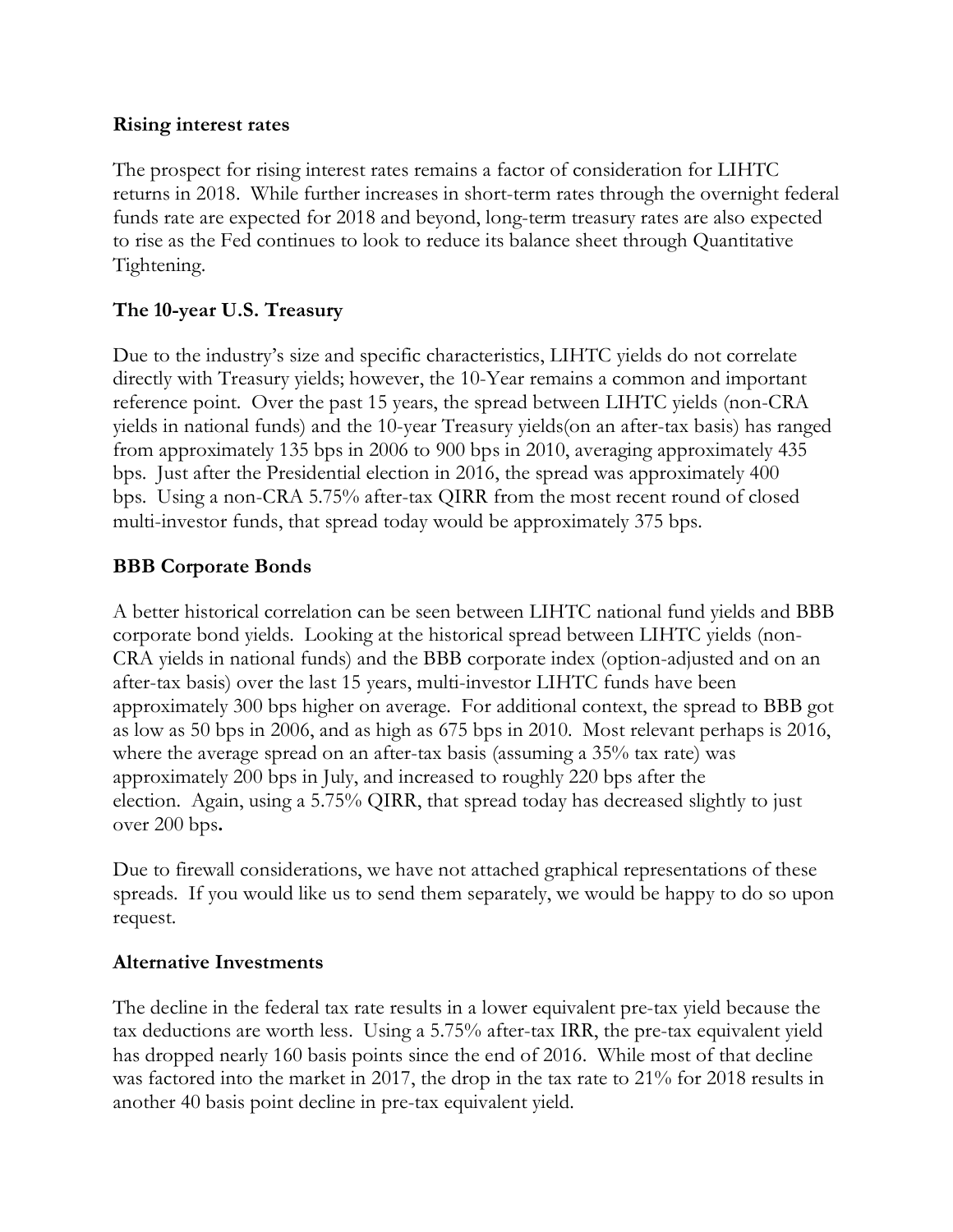## **Supply & Demand**

The substantial drop in the corporate tax rate from 35% to 21% begs the question as to how demand for credits will be affected by the lower tax rate. It is equally important to point out that the size of the equity market is a function of tax credit pricing. As pricing adjusted downward 12-15 cents in 2017 and needs to adjust another 3-4 cents based on the 21% tax rate, the total size of the equity market will be down 15% or more (from the end of 2016) as we head into 2018.

Early indications are that demand for credits will remain strong for two primary reasons: 1) robust CRA needs from banks which account for about 85% of all LIHTC buyers, and 2) certain provisions in the Act that broaden the tax base, particularly for insurance companies, resulting in greater tax liability despite the lower rate.

Outside of the potential impact from BEAT, conversations this year with a number of bank and insurance company investors indicate steady demand for LIHTC in 2018.

### **Secondary Market Offerings**

Secondary sales of LIHTC portfolios have been relatively scarce over the past few years. With the prospect of tax reform in 2017, we heard of two or three portfolios of size that were being marketed last year although at least one remains available for 2018.

This year we expect there will be a number of secondary offerings, primarily due to BEAT. At this time, we count at least four potential secondary offerings that could come to market.

If a secondary purchase or sale is something you are considering, we would be happy to work with you. We have extensive experience with secondary market offerings and can provide both analysis and advice in the context of our extensive investor and syndicator relationships to ensure you achieve the best execution for your sale or purchase.

## **Fund Pricing**

It must be emphasized that there is always a range in LIHTC yields throughout the market. Reasons for this include, but are not limited to, an inefficient market, differences in portfolio composition, sponsor strength, load, and bridge financing.

Our discussion will focus on four specific areas: multi-investor national fund pricing; CRA versus non-CRA pricing; California regional fund pricing; and state credit pricing. Below, we recap 2017 pricing and fund closings and then discuss 2018 pricing in the context of so-called "carry-over" funds and "new funds." We define carry-over funds as funds that were marketed during 2017 and were fully circled by investors prior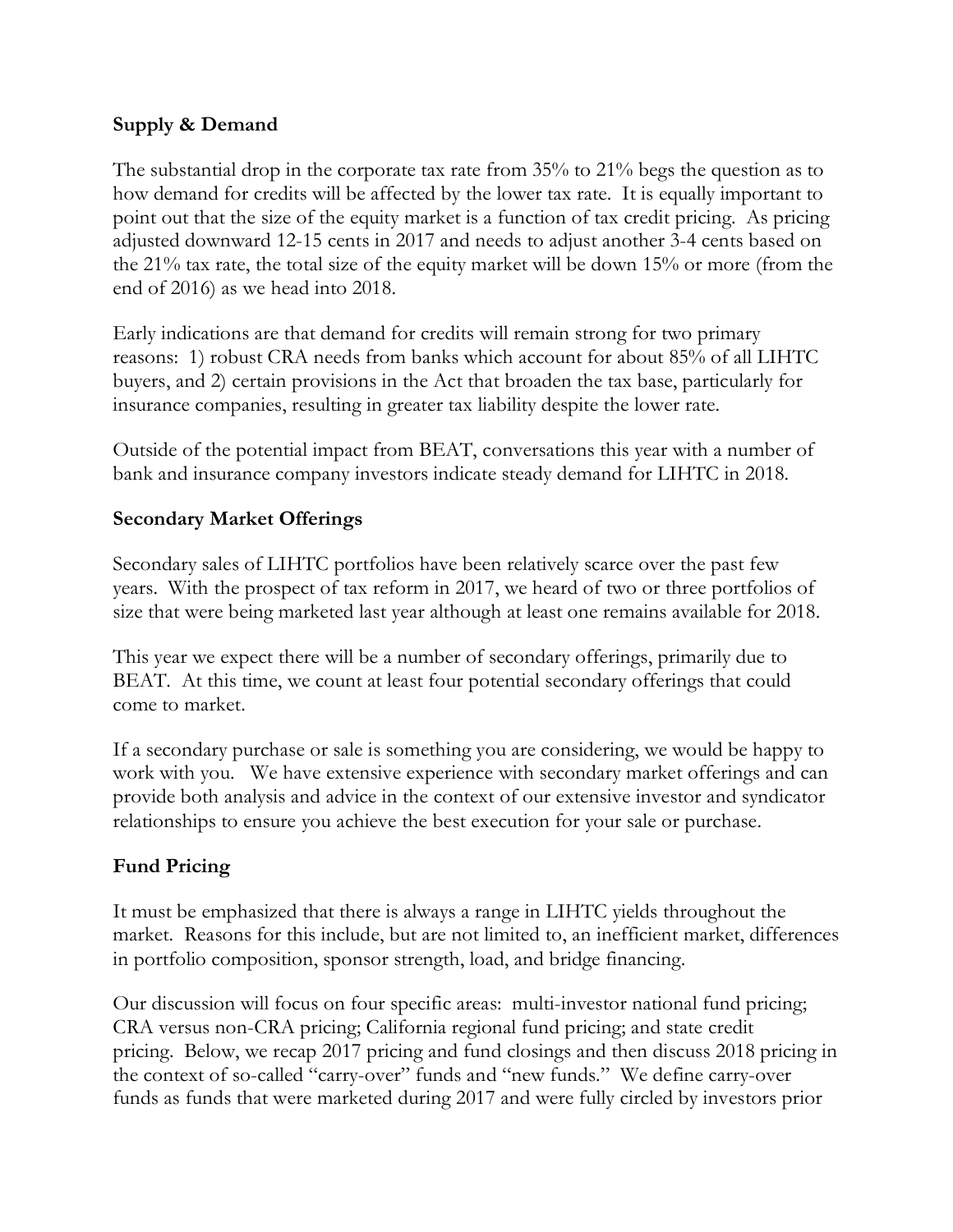to the signing of the tax law change, but that are scheduled to close in Q1. New funds refer to funds that will be marketed in 2018, whether or not some of the product in those funds was signed or closed in 2017.

## **2017 Year-End Funds**

Toward year-end 2017, prior to passage of the Act, LIHTC pricing for national funds was generally holding steady with the prospect of declining yields due to increased demand from new, existing, and returning investors.

National funds were generally priced between 5.50% and 6.00% on a QIRR after-tax basis assuming a 25% tax rate for non-CRA investors while CRA pricing was generally in the 4.00% to 5.00% range. CA regional funds were generally between 5.00% and 5.75%. Nearly all 2017 funds, including those at year-end, closed on their existing assumptions despite the Act being signed by the President on December 22.

# **Carry-Over Funds**

Similar to last year, there are a number of carry-over funds that were marketed and fully subscribed in 2017, but that will close later in Q1 2018. For these funds that were underwritten at a 25% tax rate, IRRs generally dropped about 75-100 basis points after applying the 21% tax rate and bonus depreciation. Over the past week, we have seen the beginning of a pricing trend for these funds to roughly split the difference with investors between the original target IRR and the resulting IRR after applying the lower tax rate. For example, if the drop in IRR was roughly, 100 basis points, then we are seeing syndicators making adjustments and reducing fee if necessary to increase the IRR by 50 basis points. So far, this seems to be gaining early acceptance from investors.

## **2018 Funds**

As was the case last year, it may take some trial and error in Q1 for new funds to settle into a new pricing equilibrium. We will send out a follow up newsletter in a few months at that time. As of today, there are essentially no new funds on the market, and very little data to indicate where pricing will stabilize, but that doesn't me we can't speculate.

It is important to highlight the bifurcation between CRA and non-CRA pricing and investors. Some syndicators and funds are more reliant on non-CRA investors than others. For those funds, supply can exceed demand when several new funds offerings come to the market around the same time and yields can move up quickly and sometimes independently of broader LIHTC pricing. At times, it only takes a few large economic investors to move to the sidelines to drive yields up as funds compete for equity.